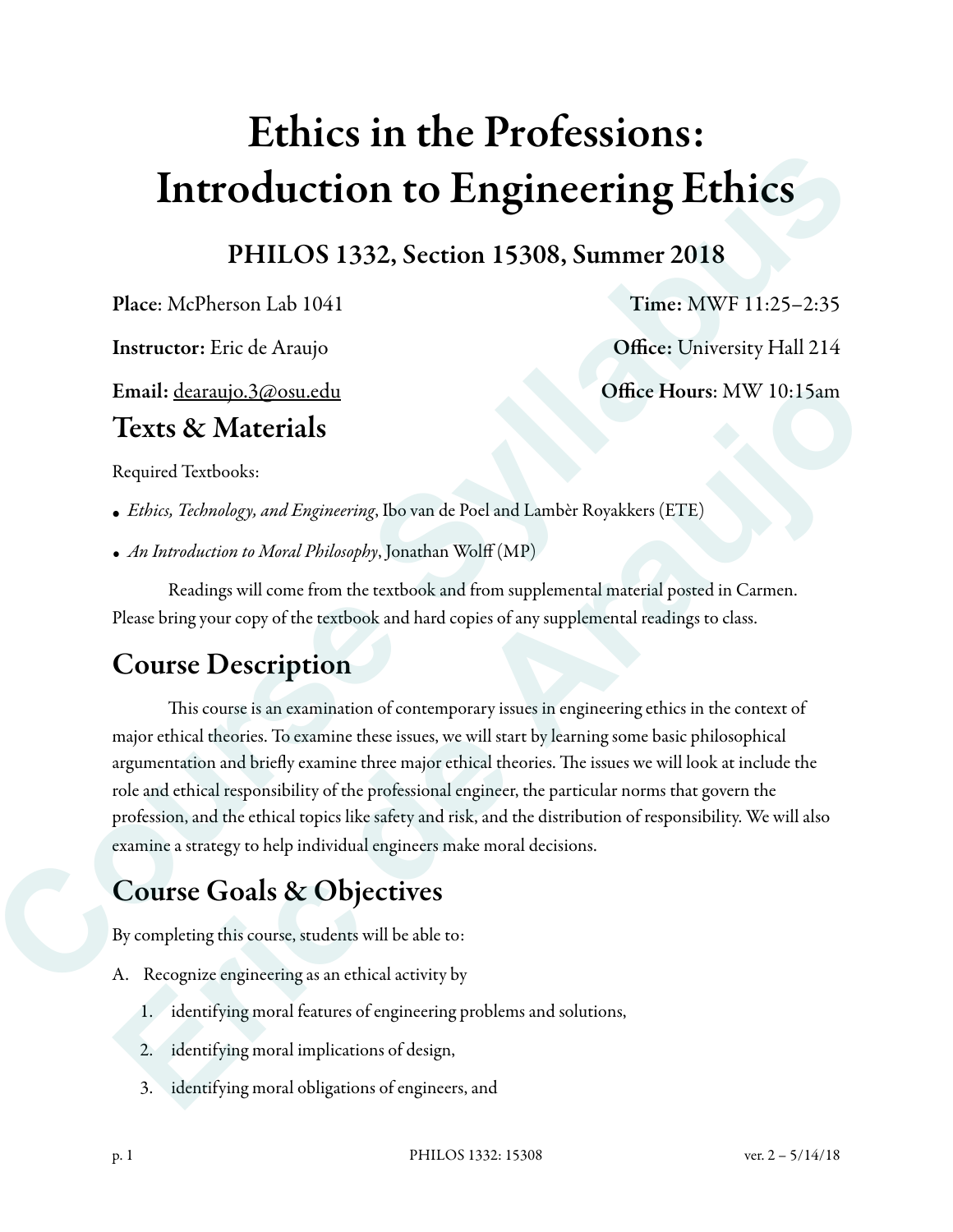- 4. identifying norms (moral and otherwise) that apply to the engineering profession.
- B. Reason about ethical issues by
	- 5. recognizing and evaluating patterns of reasoning,
	- 6. constructing and evaluating moral arguments, and
	- 7. understanding and evaluating some moral theories.
- C. Apply moral reasoning to engineering by
	- 8. developing strategies for moral decision making in engineering contexts,
	- 9. practicing moral reasoning by reflecting on historical and fictional engineering cases,
	- 10. evaluating moral decision making with respect to different roles, and
	- 11. practicing moral reasoning in group decision making.

Tis course meets the *General Education Goal and Expected Learning Outcomes* for "Cultures and Ideas" in the following ways:

D. (*General Education Goal*) "Students [will] evaluate significant cultural phenomena and ideas in order to develop capacities for aesthetic and historical response and judgment; and interpretation and evaluation" by:

understanding and evaluating some ethical theories (7), identifying moral features of engineering problems and solutions (1), identifying moral implications of design (2), and identifying norms (moral and otherwise) that apply to the engineering profession  $(4).$ **Ressum about chirical somes by**<br>
5. recognizing and evaluating patterns of reasoning,<br>
6. constraining and evaluating normal algorithms and<br>
7. understanding and evaluating some morel choosies.<br>
Constraining the more inte

E. (*General Education Outcome*) "Students analyze and interpret major forms of human thought, culture, and expression" by:

recognizing and evaluating patterns of reasoning (5), constructing and evaluating moral arguments (6), and understanding and evaluating some ethical theories (7).

F. (*General Education Outcome*) "Students evaluate how ideas influence the character of human beliefs, the perception of reality, and the norms which guide human behavior" by:

identifying moral features of engineering problems and solutions (1), identifying moral implications of design (2), identifying moral obligations of engineers (3), identifying norms (moral and otherwise) that apply to the engineering profession (4), and understanding and evaluating some ethical theories (7). 9. practicing moral reasoning by reflecting on historical and fietional engineering cases,<br>
10. evaluating moral decision making with respect to different roles, and<br>
11. practicing moral reasoning in group decision making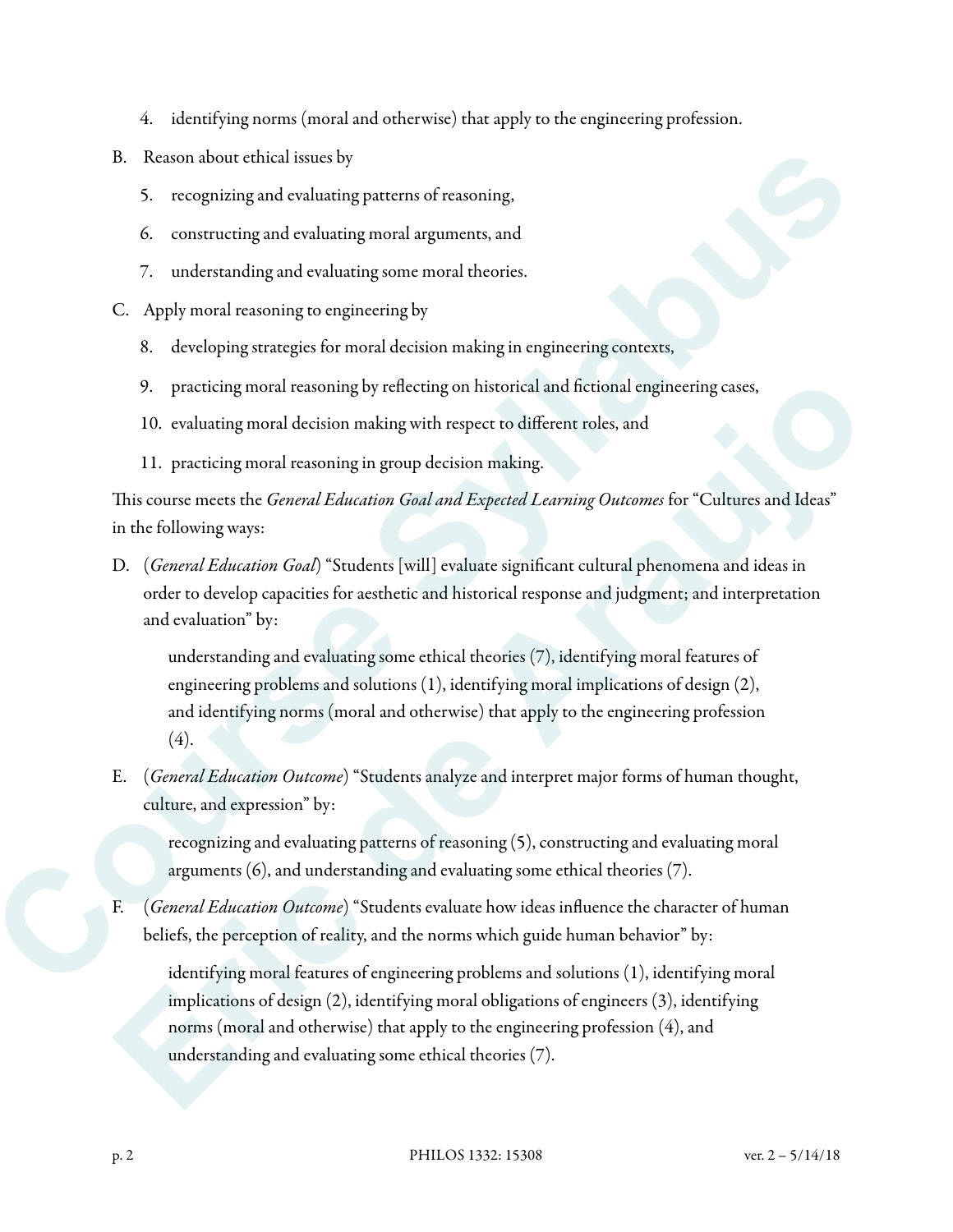## Schedule

|                             |                             | I will communicate changes via email or using Carmen. |        |                                           |              |            |  |
|-----------------------------|-----------------------------|-------------------------------------------------------|--------|-------------------------------------------|--------------|------------|--|
| <b>Schedule of Readings</b> |                             |                                                       |        |                                           |              |            |  |
| Topic                       |                             | Subtopic                                              |        | Reading                                   |              | Read By    |  |
| Arguments & Logic           |                             |                                                       |        | Chapter 4 from ETE &<br>Chapter 1 from MP |              | 5/9        |  |
| <b>Ethical Theories</b>     |                             | Utilitarianism                                        |        | Chapters 8 & 9 from MP                    |              | 5/11       |  |
|                             |                             | Kantianism                                            |        | Chapter 10 & 11 from MP                   |              | 5/14       |  |
|                             |                             | Virtue Ethics                                         |        | Chapter 12 & 13 from MP                   |              | 5/16       |  |
| Ethics of the Profession    |                             | Role of the Engineer                                  |        | Chapter 1 from ETE                        |              | 5/18       |  |
|                             |                             | Codes of Conduct                                      |        | Chapter 2 from ETE                        |              | 5/23       |  |
| <b>Ethical Topics</b>       |                             | Safety & Risk                                         |        | Chapter 8 from ETE                        |              | 5/25       |  |
| Making Moral Decisions      |                             |                                                       |        | Chapter 5 from ETE                        |              | $5/30$     |  |
| Ethical Topics Cont.        |                             | Distribution of Responsibility                        |        | Chapter 9 from ETE                        |              | 6/1        |  |
| Schedule of Assignments     |                             |                                                       |        |                                           |              |            |  |
| Date                        | <b>Major Assignment</b>     |                                                       | Venue  |                                           | Goals        |            |  |
| Throughout<br>the Term      | <b>Reading Quizzes</b>      |                                                       | Online |                                           | $\mathbf{A}$ |            |  |
|                             | Deep Dives                  |                                                       |        | Online                                    |              | A, C, D, F |  |
| 5/11                        | Pre-Course Reflection       |                                                       |        | Online                                    |              | A, D       |  |
|                             | 5/14   Argument Practice    |                                                       |        | In Class                                  |              | B, E, F    |  |
| 5/21                        | Midterm                     |                                                       |        | In Class                                  |              | B, E       |  |
| 6/1                         | Post-Course Reflection      |                                                       |        | Online                                    |              | A, D       |  |
| 6/4                         | Final Exam                  |                                                       |        | A, C, D<br>In Class                       |              |            |  |
|                             | <b>Ethical Cycle Report</b> |                                                       |        | C, D<br>Online                            |              |            |  |

#### *Schedule of Readings*

| Date       | <b>Major Assignment</b>       | Venue    | Goals      |
|------------|-------------------------------|----------|------------|
| Throughout | <b>Reading Quizzes</b>        | Online   | A          |
| the Term   | Deep Dives                    | Online   | A, C, D, F |
| 5/11       | <b>Pre-Course Reflection</b>  | Online   | A, D       |
| 5/14       | <b>Argument Practice</b>      | In Class | B, E, F    |
| 5/21       | Midterm                       | In Class | B, E       |
| 6/1        | <b>Post-Course Reflection</b> | Online   | A, D       |
| 6/4        | Final Exam                    | In Class | A, C, D    |
|            | <b>Ethical Cycle Report</b>   | Online   | C, D       |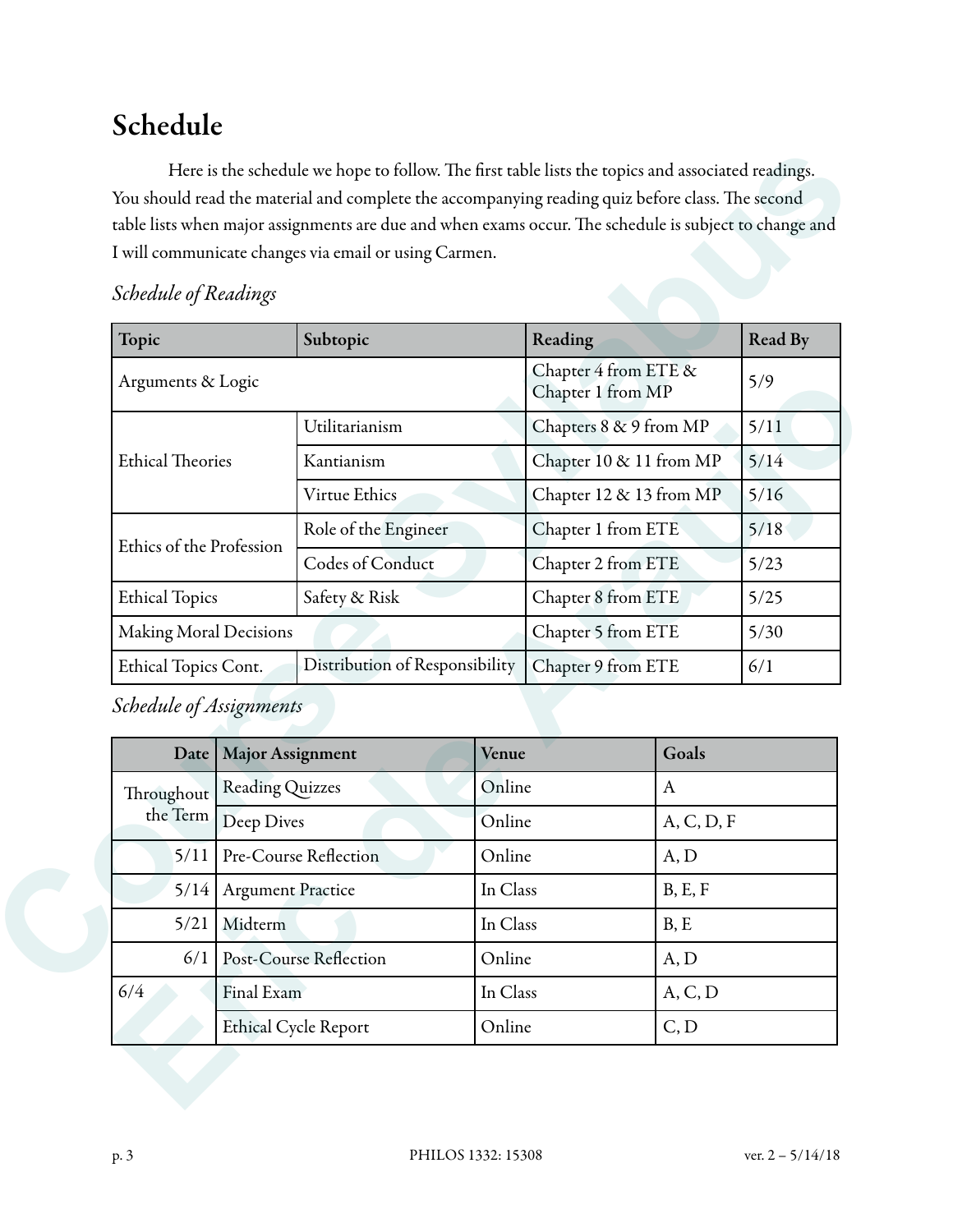# Grading

| <b>Argument Practice</b>                                                                                                                                | 5%  | <b>Tests</b>                                                                                                                                                                                                                                                                                                                                                                                                                | 30%  |
|---------------------------------------------------------------------------------------------------------------------------------------------------------|-----|-----------------------------------------------------------------------------------------------------------------------------------------------------------------------------------------------------------------------------------------------------------------------------------------------------------------------------------------------------------------------------------------------------------------------------|------|
| Reading Quizzes                                                                                                                                         | 10% | Midterm                                                                                                                                                                                                                                                                                                                                                                                                                     | 15%  |
| <b>In-Class Activities</b>                                                                                                                              | 5%  | Final Exam                                                                                                                                                                                                                                                                                                                                                                                                                  |      |
| <b>Deep Dives</b>                                                                                                                                       | 20% | <b>Reflection Papers</b>                                                                                                                                                                                                                                                                                                                                                                                                    | 5%   |
| Deep Dive #1                                                                                                                                            | 5%  | Pre-Course Reflection                                                                                                                                                                                                                                                                                                                                                                                                       | 2.5% |
| Deep Dive #2                                                                                                                                            | 5%  | Post-Course Reflection                                                                                                                                                                                                                                                                                                                                                                                                      | 2.5% |
| Deep Dive #3                                                                                                                                            | 5%  | <b>Ethical Cycle Report</b>                                                                                                                                                                                                                                                                                                                                                                                                 | 20%  |
| Deep Dive #4                                                                                                                                            | 5%  | Participation                                                                                                                                                                                                                                                                                                                                                                                                               | 5%   |
| <b>Argument Practice</b>                                                                                                                                |     |                                                                                                                                                                                                                                                                                                                                                                                                                             |      |
| Th                                                                                                                                                      |     | e beginning of the course will introduce some basics of logical argumentation. There will be                                                                                                                                                                                                                                                                                                                                |      |
| in-class activities for you to practice some of these skills as well as a homework assignment.<br>Discussion<br>the class and to facilitate a dialogue. |     | Thinking about ethical issues is part of the broader practice of doing philosophy. Doing<br>philosophy is like having a conversation with a lot of people. By discussing issues in class, you will be<br>doing philosophy. Discussion is an opportunity for you to ask questions about the reading, offer your<br>own views and criticisms, and respond to the views of your peers. My job is to make the material clear to |      |

### Course Mechanics

#### *Argument Practice*

#### *Discussion*

 I want everyone to grow more comfortable contributing to our in-class discussions. Trying out your ideas with your peers helps improve them. I will offer several ways for you to participate. These will range from large discussions with the whole class to conversations with a partner. In an effort to give everyone an opportunity to participate, I am open to trying different things so that everyone can make a contribution. Please contact me if there are any concerns about your contributions to the class. **Example 19**<br> **Example 1998**<br> **Example 1998**<br> **Example 1998**<br> **Example 1998**<br> **Example 2098**<br> **Example 2098**<br> **Example 2098**<br> **Example 2098**<br> **Example 2098**<br> **Example 2098**<br> **Example 2099**<br> **Example 2099**<br> **Example 2099**<br>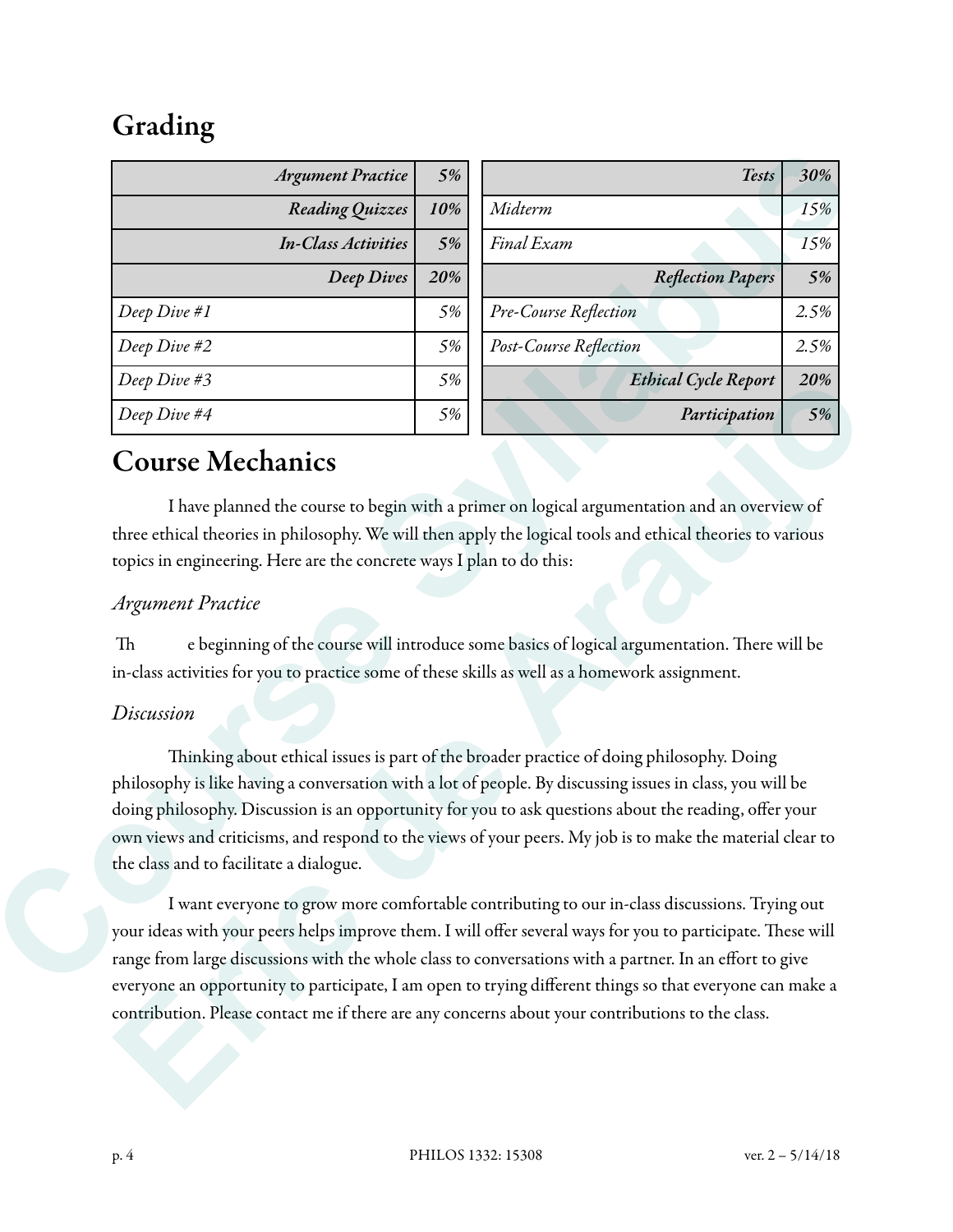#### *In-Class Participation*

In addition to lectures and discussions, there will be in-class activities. These activities serve several purposes. Some will be opportunities for you to practice important skills. Others are meant to spark your own thinking or facilitate discussion. These will generally be graded on a complete/ incomplete basis.

#### *Reading Quizzes*

 In order to best utilize our time together, there will be short quizzes for each of the readings on Carmen. These are designed to assess basic comprehension of the material so you are prepared to discuss the material in-class. These will partially be graded on completion and partially on accuracy.

#### *Deep Dives*

Th ere are many topics this course could cover that we won't have time to fully address. Additionally, we might not always have the time to discuss in depth the topics that you find most interesting. This is an opportunity for you express your views on topics that come up throughout the course. For most course topics, I will post 1 or more questions that you can address in short paper. They will be due two class periods from the day they are posted. You will need to complete 4 during the term. In addition to lactures and discussions, these will be in-class activities. These are<br>interest persons some will be opportunities for you to peach te important allah. Others are sensitive to spent by the syllabus by the pe the material in-class. These will partially be graded on completion and partially on accuracy.<br> **Example 10**<br>
Th crease many topics this course could cover that we won't have time to fully address.<br>
Additionally, we might

#### *Tests*

Th ere will be a midterm and final exam for the course. The midterm will cover the basics of argumentation and the ethical theories we discuss. The final exam will cover the particular ethical topics in engineering we survey in the second half of the course. You might need to apply knowledge from the first half of the course to fully address questions regarding the second half of the course.

#### *Ethical Cycle Report*

 Some of the issues we address speak to ethical issues that apply to engineering at a level of generality. The Ethical Cycle Report is a chance for you to apply moral reasoning to a case from the perspective of an individual decision maker. The cycle is explained in Chapter 5 and we will work through examples in class. You will apply the Ethical Cycle to a case and construct a report where you present the various steps in the cycle.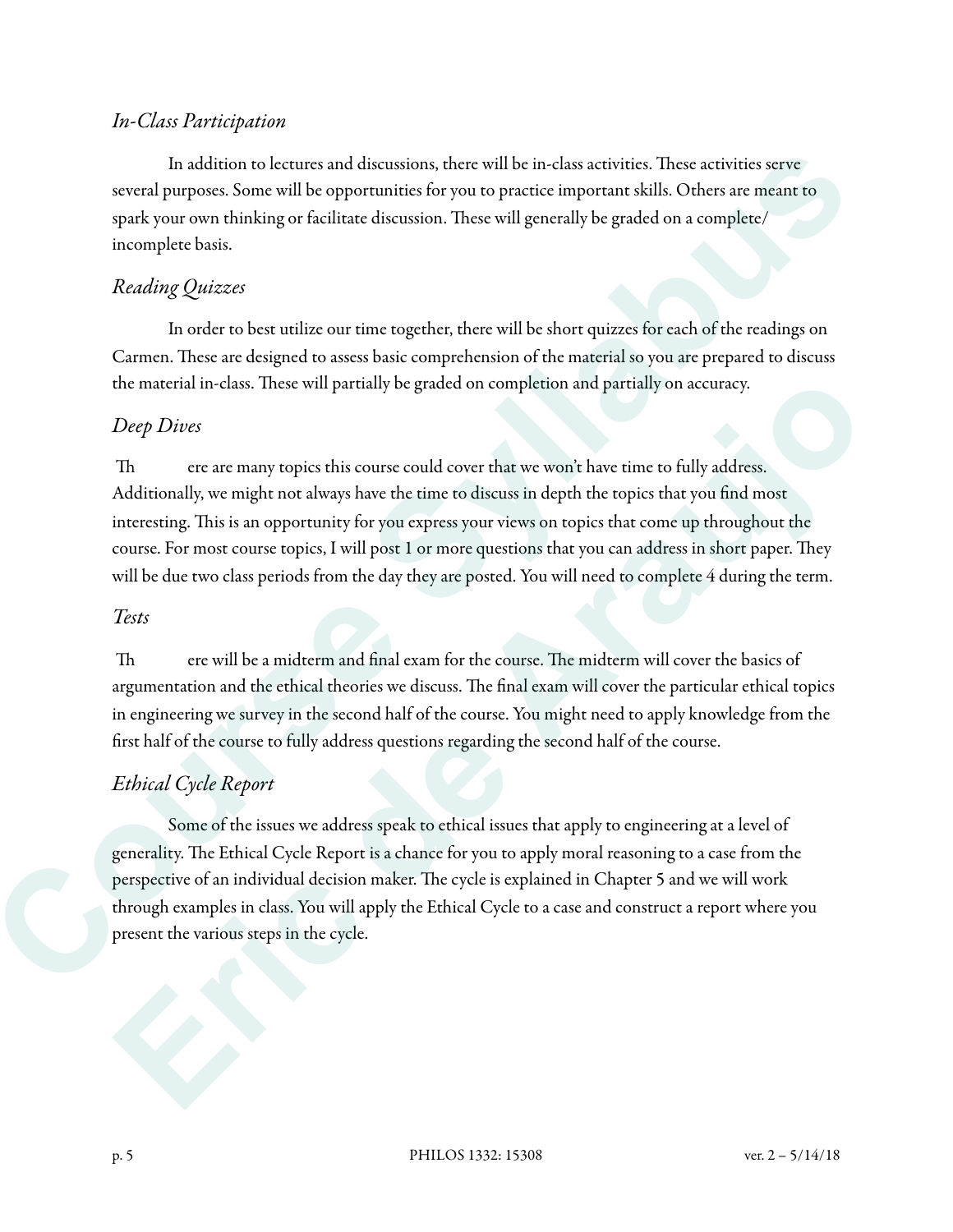#### *Course Re*fl*ections*

Th ese reflection papers are an opportunity for you to reflect on the ethical dimension of the engineering profession. The initial paper is an opportunity for you to reflect on ethics in engineering before introducing you to the ethical theories and ethical issues in engineering. The last paper is an opportunity for you to reflect on how your thinking about the ethical dimension of engineering has been shaped, if at all, by the course.

#### *O*ffi*ce Hours*

 Office hours tend to be an underutilized resource (unless something is due soon). You are welcome to come and chat about anything related to the course. Office hours can be a good way to clear up misconceptions and better understand how you are doing in the course. I will make an effort to find a time to meet if you cannot make it to the scheduled times.

### Policies

#### *Discussion*

 One reason thinking about ethics is interesting is because people disagree. If our in-class discussions are good, then you will be disagreeing with each other. However, this does not mean that discussions need to become especially heated or make people personally uncomfortable (though I welcome intellectual discomfort). All participants should respect one another and treat each other as intellectual peers whose views are worthy of consideration. In doing this, we should remember to critique people's views and not people themselves. The second casterior papers are an reportantity for you to trefluct on the chiral dimension of the engineering protestion. The initial paper is an opportantly for tyo to coreflect on enhic time papers and paper is an exper welcome to come and charabour anything related to the course. Office fours can be a good way to clear<br>up misconceptions and better understand how you are doing in the course. I will make an effort to find a<br>time to meet if

 If there are participants who threaten the cooperative atmosphere of the class I will limit their participation appropriately (even if that means asking them to leave the class session). Please contact me if something occurs during discussion that I did not address. I want us to wrestle with difficult texts and ideas, but I do not want anyone attacking others personally.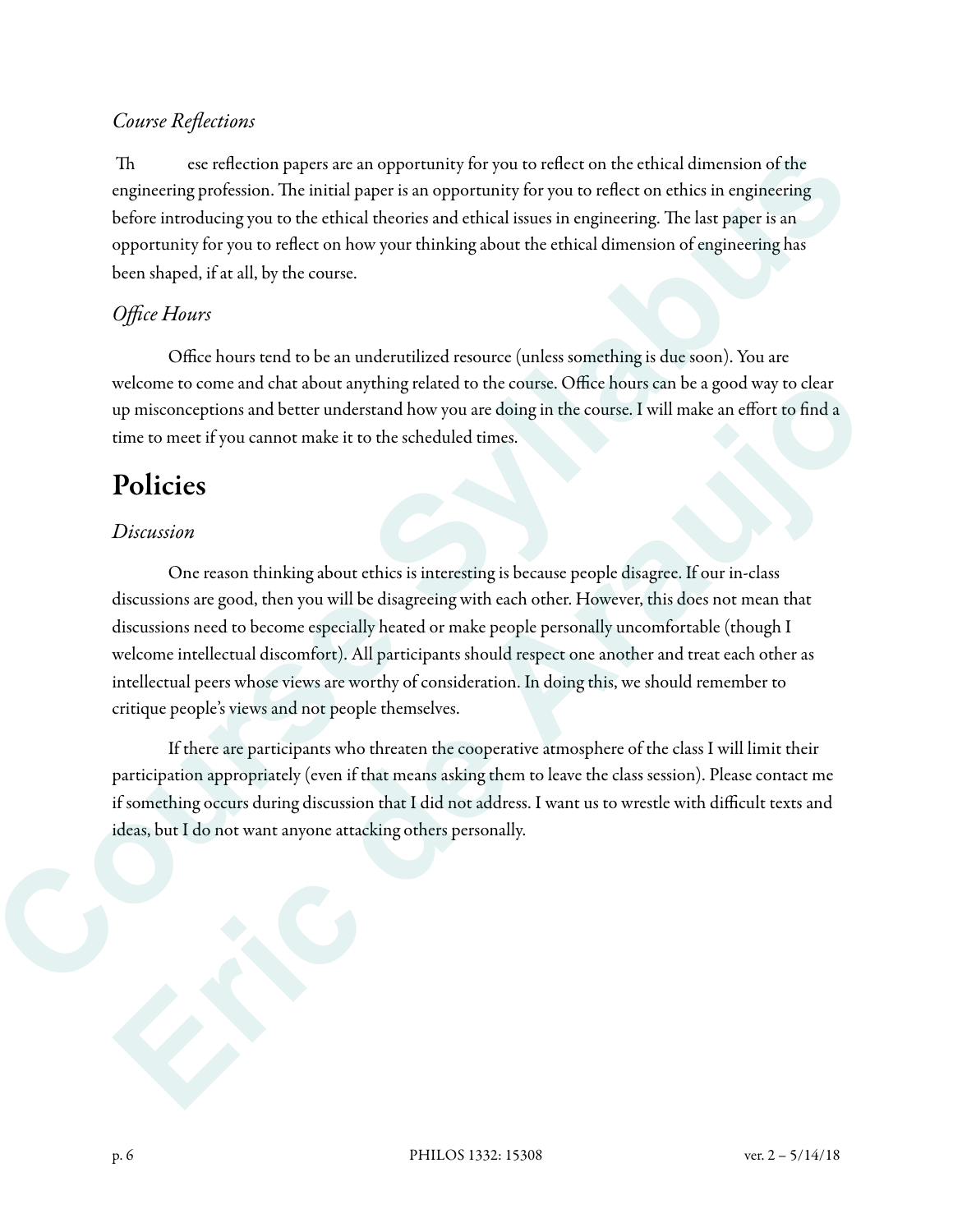#### *Attendance*

 Class time is an opportunity to better understand the issues we are talking about, to ask questions, try out your ideas, and learn from your peers. If this is true, then attending class will help you do well in the course. Additionally, it is not possible to participate in the course without attending. Because of this, I will keep track of attendance. Merely showing up to class is not enough to participate, but poor attendance does indicate a lack of participation.

Th ere are at least two days when showing up is *very important*–the days of tests! The only opportunity to make up tests are if your absence is *una*v*oidable* and *veri*fi*ed*. If you find yourself in this situation, notify me as soon as possible and provide appropriate documentation.

#### *Accommodations*

 I want everyone to be able to participate in our ethical discussions and utilize this course in their professional development. To that end, I will accommodate students who have a documented disability (including mental health, chronic or temporary medical conditions) and have registered with Student Life Disability Services. Please meet with me privately as soon as possible at the beginning of the term to discuss the accommodations that will be implemented. If you have not already registered, please contact SLDS at 614-292-3307 or slds@osu.edu as soon as possible.

#### *Academic Integrity*

 As far as I can tell, the opportunities for academic misconduct are during tests and constructing your Ethical Cycle Report. I assume you understand what it means to complete a test without cheating. In writing assignments, a common breach of academic conduct on a paper is plagiarism. is includes copying another's work or failing to appropriately attribute an idea to someone. These issues will be explained further when we discuss the report. However, you are responsible for understanding and adhering to the University's policies on academic misconduct found in the University's Code of Student Conduct. Further, I am obligated to report instances where I suspect academic misconduct to the Committee on Academic Misconduct (COAM). If COAM determines that you have committed academic misconduct, the consequences can be severe. Please contact me if you are unsure about what this means or have any questions. Class time is an opportunity in bester understand this issues we are talking about, in sale<br>questions, rey our your lided, and detain from your poses. If this is true, then are<br>realized as will be they could be syllabus a *Accommodations*<br>
I want everyone to be able to participate in our ethical discussions and utilize this course in their<br>professional development. To that end, I will accommodate students who have a documented dissluikty<br>(i

Here are some relevant resources on the matter:

• The Committee on Academic Misconduct web pages: http://oaa.osu.edu/coam.html

• Eight Cardinal Rules of Academic Integrity: http://www.northwestern.edu/provost/policies/ academic-integrity/cardinal-rules.html